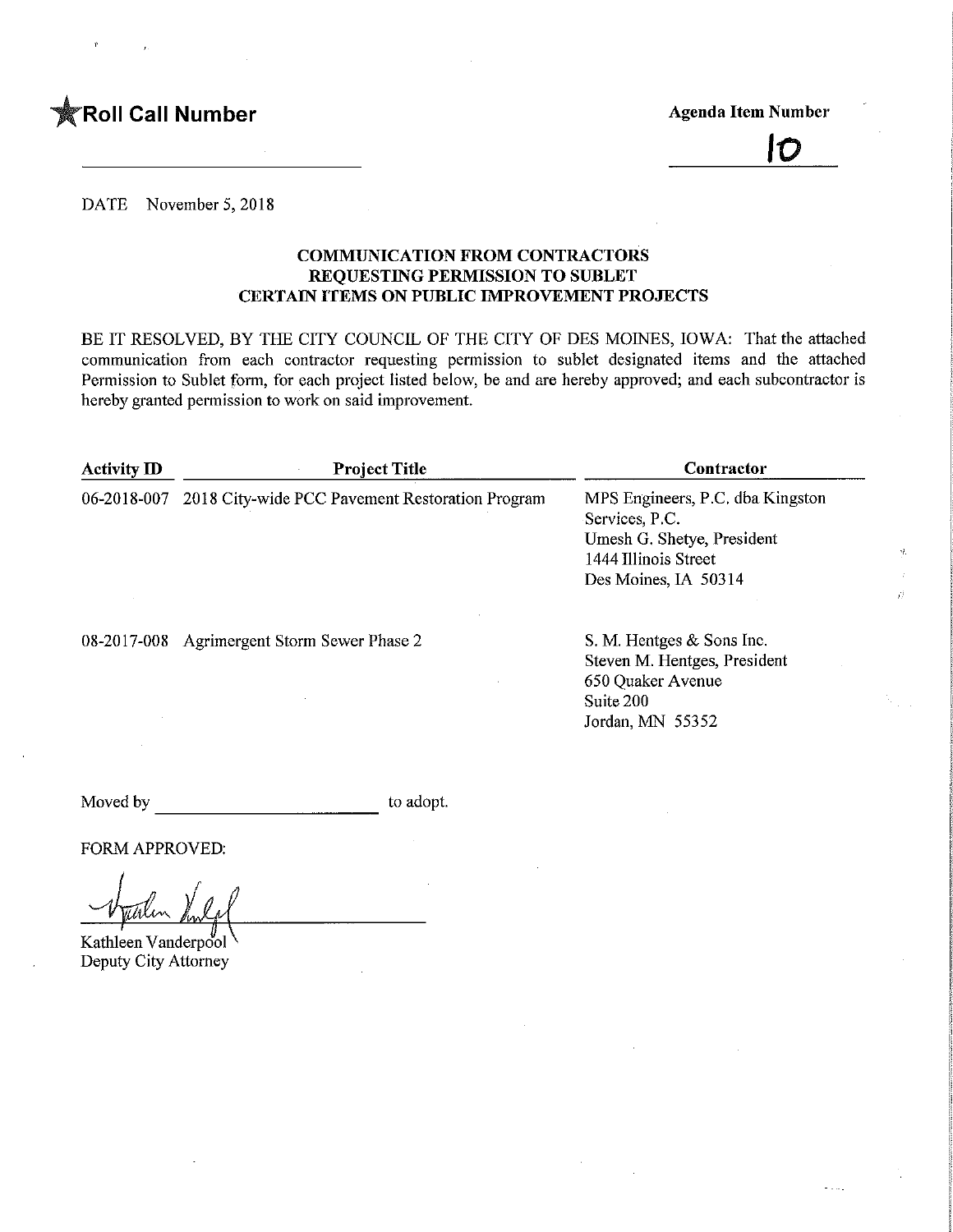# **Example 19 Agenda Item Number** Agenda Item Number Agenda Item Number

SLANTE November 5, 2018

| <b>COUNCIL ACTION</b> | <b>YEAS</b> | <b>NAYS</b> | <b>PASS</b> | <b>ABSENT</b>   | I, Diane Rauh, City Clerk of said City Council, hereby |
|-----------------------|-------------|-------------|-------------|-----------------|--------------------------------------------------------|
| <b>COWNIE</b>         |             |             |             |                 | certify that at a meeting of the City Council, held on |
| <b>BOESEN</b>         |             |             |             |                 | the above date, among other proceedings the above      |
| <b>COLEMAN</b>        |             |             |             |                 | was adopted.                                           |
| <b>GATTO</b>          |             |             |             |                 |                                                        |
| <b>GRAY</b>           |             |             |             |                 | IN WITNESS WHEREOF, I have hereunto set my             |
| <b>MANDELBAUM</b>     |             |             |             |                 | hand and affixed my seal the day and year first above  |
| <b>WESTERGAARD</b>    |             |             |             |                 | written.                                               |
| <b>TOTAL</b>          |             |             |             |                 |                                                        |
| <b>MOTION CARRIED</b> |             |             |             | <b>APPROVED</b> |                                                        |
|                       |             |             |             |                 |                                                        |
|                       |             |             |             |                 |                                                        |
|                       |             |             |             |                 |                                                        |
|                       |             |             |             | Mayor           |                                                        |
|                       |             |             |             |                 | City Clerk                                             |
|                       |             |             |             |                 |                                                        |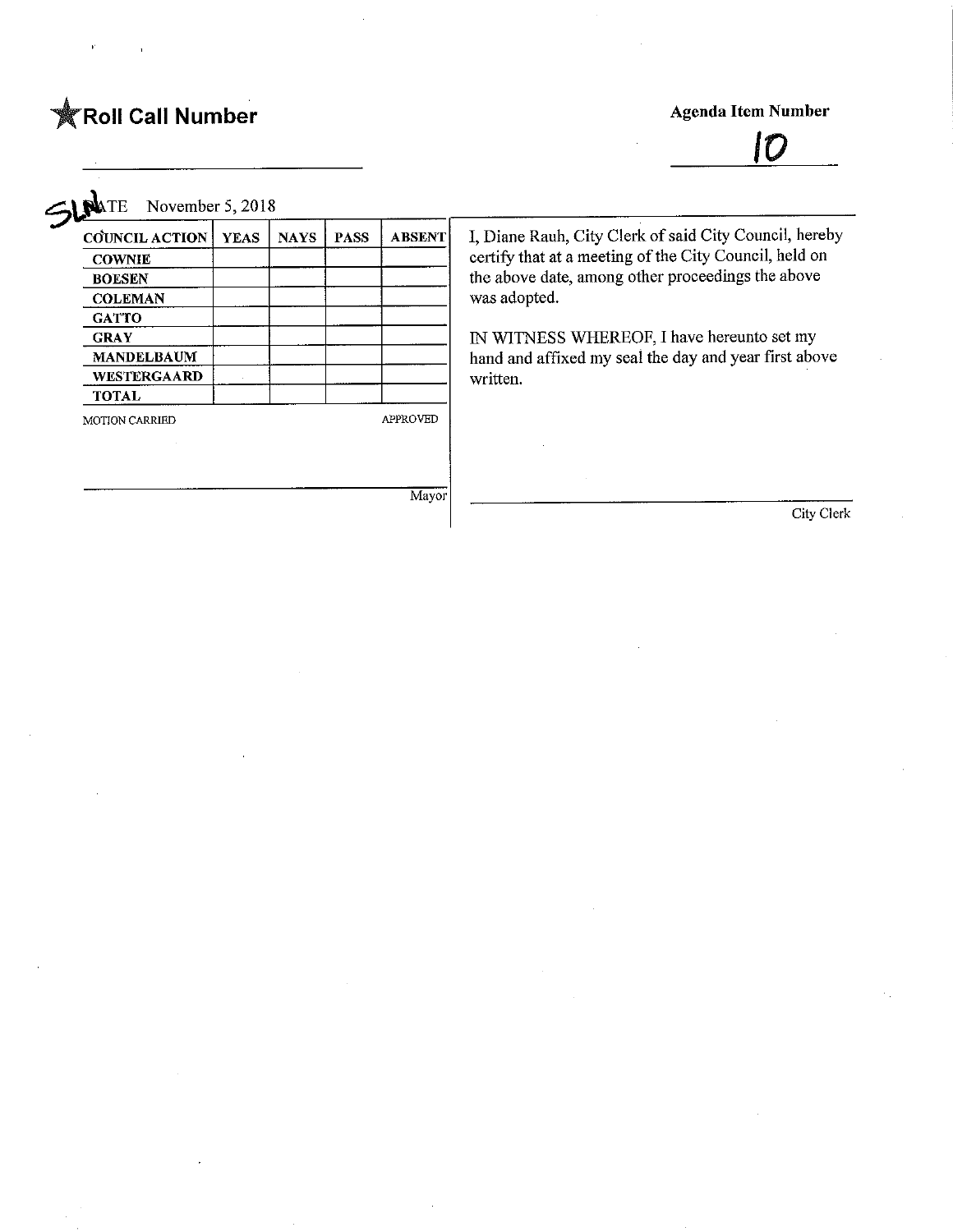ENGINEERING DEPARTMENT CITY OF DES MOINES, IOWA

 $\frac{66-2018}{10020018}$ 

ate  $\frac{10/23/2018}{2}$  $\mathbf C$ 

## PERMISSION TO SUBLET

| Project                                    | 2018 City-wide PCC Pavement Restoration Program  |                                                                                                   |                     |                   |                                                    |                  |                                                      |  |
|--------------------------------------------|--------------------------------------------------|---------------------------------------------------------------------------------------------------|---------------------|-------------------|----------------------------------------------------|------------------|------------------------------------------------------|--|
| Contractor                                 | MPS Engineers, P.C. dba Kingston Services, P.C.  |                                                                                                   |                     |                   |                                                    |                  |                                                      |  |
| Federal Tax ID                             |                                                  | Contract No.                                                                                      | 15166               |                   | Sublet Request No.                                 | 3                |                                                      |  |
| <b>ITEM TO BE SUBLET</b>                   |                                                  | <b>ORGANIZATION</b><br><b>TO PERFORM</b><br><b>WORK</b>                                           |                     | <b>DBE</b><br>Y/N | <b>COST OF</b><br><b>SPECIALTY</b><br><b>ITEMS</b> |                  | <b>TOTAL COST</b><br><b>OF WORK</b><br><b>SUBLET</b> |  |
| Concrete Testing                           |                                                  | Team Services, Inc.<br>717 SE 6th Street<br>Des Moines, IA 50309-5212<br>Federal Tax ID42-1416550 |                     | No                |                                                    | \$10,000.00      |                                                      |  |
|                                            |                                                  |                                                                                                   |                     |                   |                                                    |                  |                                                      |  |
|                                            |                                                  |                                                                                                   | Previous<br>Request |                   | This<br>Request                                    | Total<br>To Date |                                                      |  |
| Cost of Items Sublet                       |                                                  |                                                                                                   | \$53,223.00         |                   | \$10,000.00                                        | \$63,223.00      | (a)                                                  |  |
| Cost of Specialty Items Sublet             |                                                  |                                                                                                   |                     |                   |                                                    |                  | (b)                                                  |  |
| Cost of Sublet Items Less Speciality Items |                                                  |                                                                                                   | \$53,223.00         |                   | \$10,000.00                                        | \$63,223.00      | (c)                                                  |  |
| Contract Amount                            |                                                  |                                                                                                   |                     |                   |                                                    | \$521,945.00     | (d)                                                  |  |
|                                            | Contract Amount Less Total Specialty Items (d-b) |                                                                                                   |                     |                   |                                                    | \$521,945.00     | (e)                                                  |  |
|                                            | Percentage of Contract Sublet to Date (c/e)      |                                                                                                   |                     |                   |                                                    | 12.11%           |                                                      |  |

The prime contractor's request for Permission to Sublet the above items of work is approved with the understanding that the prime contractor shall be held responsible for fhe subcontractors' faU compliance of all terms of die contract.

Attachment; Contractor's Letter Requesting Subletting

Form Routmg: Project Engr. - City Engr. - Engr. Admin. - City Clerk/City Manager -Engr. Admin. - Distribution

Form Distribution Original - Project File Copy - Project Engineer ISUENIO DEPARTMENT Copy - Prime Contractor<br>''*.:::::MAL DOCUMENT''*  $(*: : \text{in real})$ 

Roll Call No.

Date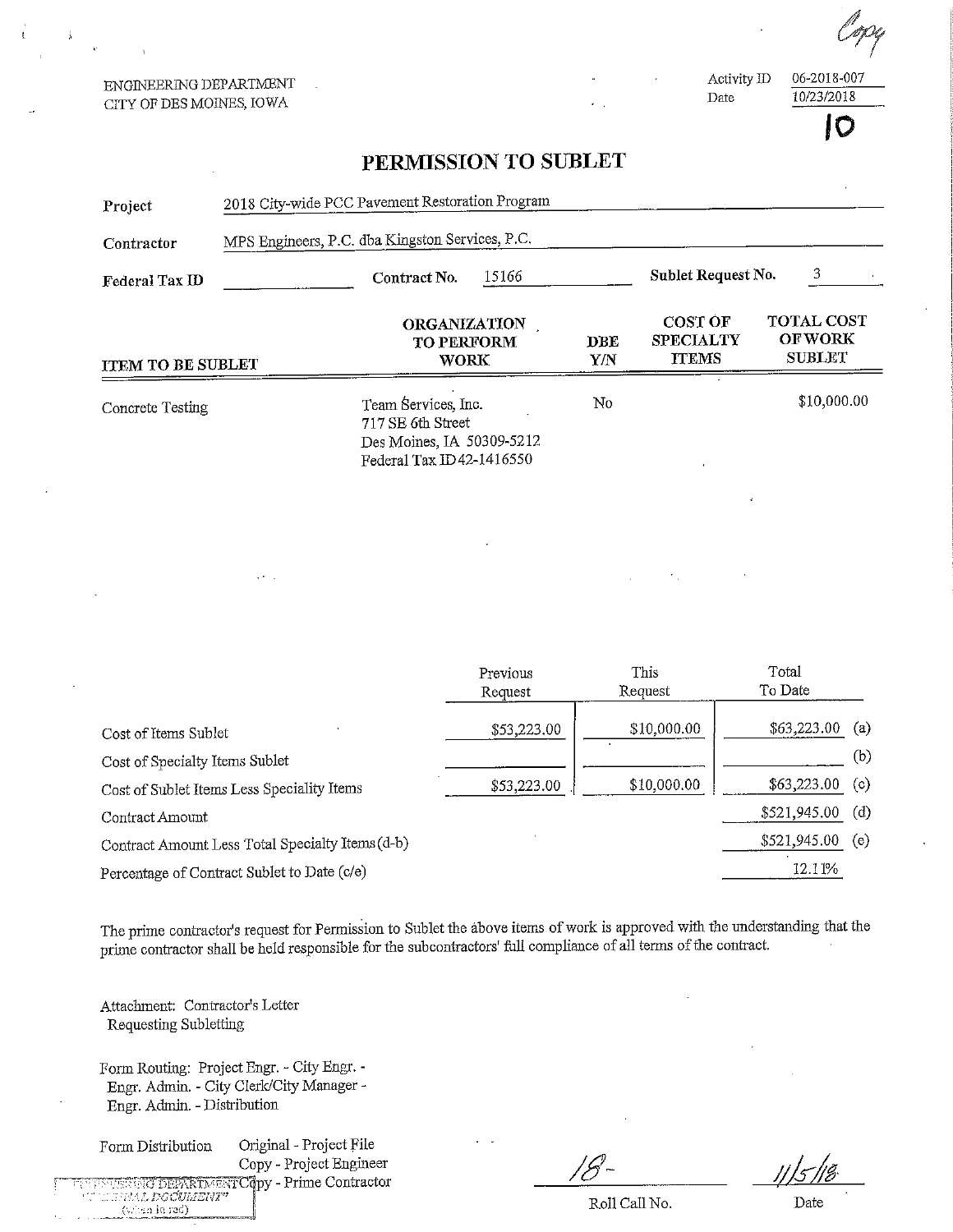#### Fenstermann, Matt C.

From: example and the Amit Pradhan <amit.pradhan@mpsengineers.com> Sent: Sent: Tuesday, October 23, 2018 6:50 AM To: The Fenstermann, Matt C. **Subject:** RE: Mix Design and Subs

Matt,

We have to date paid \$2,300 to Team Services. Let's go with a project estimate of \$10,000.

Thanks

Amit A. Pradhan, PE Kingston Services, PC Ph. 515-681-7215

 $\mathcal{L}^{\text{max}}$ 

From: Fenstermann, Matt C. <MCFenstermann@dmgov.org> Sent: Monday, October 22, 2018 7:57 AM To: Amit Pradhan <amit.pradhan@mpsengineers.com> Subject: FW: Mix Design and Subs

and the management of the state of

Hello Amit,

When we first started this project, the contracts people downstairs considered Team Services to be a 'supplier'.

 $\sqrt{3} = 35$ 

We want to add them as a subcontractor.

Please provide an estimated \$ amount of the work Team Services will do.

Matt Fenstermann Senior Engineering Technician City of Des Moines Engineering Department 400 Robert D. Ray Drive Des Moines, IA 50309 (515}237-1327

From: Project Manager [mailto:pm@kingston-ia.com] Sent: Monday, June 25, 2018 1:30 PM To: Fenstermann, Matt C. <MCFenstermann@dmgov.org> Subject: Re: Mix Design and Subs

Matt,

! have attached the mix design for this project. Testing company we will use is Team Services. Also would like to get one more subcontractor (Parking Lot Specialties) approved for sealing in the amount of \$17,523.00

Parking Lot Specialties;

| ITIS BEENDAD DRPARTMENT |  |
|-------------------------|--|
| NGC TAALI DALEMMAN NG   |  |
| (when in red)           |  |
|                         |  |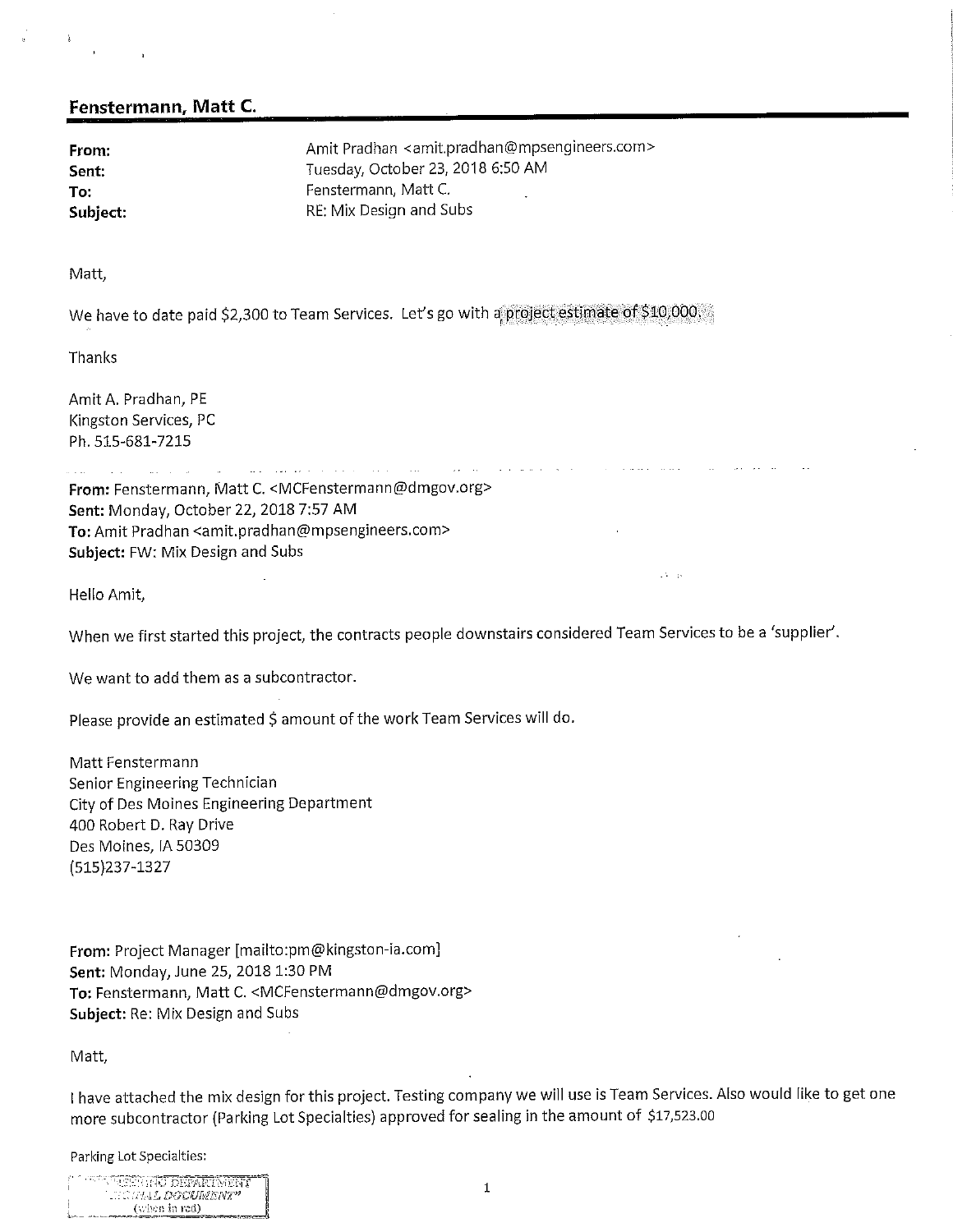ENGINEERING DEPARTMENT CITY OF DES MOINES, IOWA

 $\mathcal{C}$ 

 $\ddot{\phantom{a}}$ 

 $\mathcal{R}$ 

Activity ID  $\frac{08-2017-008}{10/17/2018}$ <u>de 10/2018 - 10/2018 - 10/2018</u>

### PERMISSION TO SUBLET

| Project                                    | Agrimergent Storm Sewer Phase 2 |                                                                                                                                     |                     |                                       |                                                                                                            |                          |     |
|--------------------------------------------|---------------------------------|-------------------------------------------------------------------------------------------------------------------------------------|---------------------|---------------------------------------|------------------------------------------------------------------------------------------------------------|--------------------------|-----|
| Contractor                                 | S. M. Hentges & Sons Inc.       |                                                                                                                                     |                     |                                       |                                                                                                            |                          |     |
| <b>Federal Tax ID</b>                      |                                 | 15161<br>Contract No.                                                                                                               |                     |                                       | $\boldsymbol{2}$<br>Sublet Request No.                                                                     |                          |     |
| ITEM TO BE SUBLET                          |                                 | <b>ORGANIZATION</b><br><b>TO PERFORM</b><br><b>WORK</b>                                                                             |                     | <b>DBE</b><br>$\mathbf{Y}/\mathbf{N}$ | <b>TOTAL COST</b><br><b>COST OF</b><br><b>OF WORK</b><br><b>SPECIALTY</b><br><b>SUBLET</b><br><b>ITEMS</b> |                          |     |
| Dewatering                                 |                                 | Griffin Dewatering North Central,<br>LLC<br>6414 South 84th St.<br>Omaha, NE 68127<br>$(402)$ 331-5000<br>Federal Tax ID 31-1682911 |                     | No                                    | \$77,000.00<br>\$77,000.00                                                                                 |                          |     |
|                                            | Liki i B                        |                                                                                                                                     | Previous<br>Request |                                       | This<br>Request                                                                                            | Total<br>$\cdot$ To Date |     |
| Cost of Items Sublet                       |                                 |                                                                                                                                     | \$388,182.70        |                                       | \$77,000.00                                                                                                | \$465,182.70             | (a) |
| Cost of Specialty Items Sublet             |                                 |                                                                                                                                     |                     |                                       | \$77,000.00                                                                                                | \$77,000.00              | (b) |
| Cost of Sublet Items Less Speciality Items |                                 |                                                                                                                                     | \$388,182.70        |                                       |                                                                                                            | \$388,182.70             | (c) |
| Contract Amount                            |                                 |                                                                                                                                     |                     |                                       |                                                                                                            | \$2,754,041.28           | (d) |

Contract Amount Less Total Specialty Items (d-b)

Percentage of Contract Sublet to Date (c/e)

The prime contractor's request for Permission to Sublet the above items of work is approved with the understanding that the prime contractor shall be held responsible for the subcontractors' full compliance of all terms of the contract.

Attachment: Contractor's Letter Requesting Subletting

Form Routing: Project Engr. - City Engr. - Engr. Admin. - City Clerk/City Manager - Engr. Admin. - Distribution

Form Distribution Original - Project File Copy - Project Engineer Copy - Prime Contractor

जनगर

an

 $70024$ 

autraen

 $(x\&c{n}$  in  $z\phi$ )

 $\frac{11}{5}$ 

Roll Call No.

\$2,677,041.28

14.50%

 $(e)$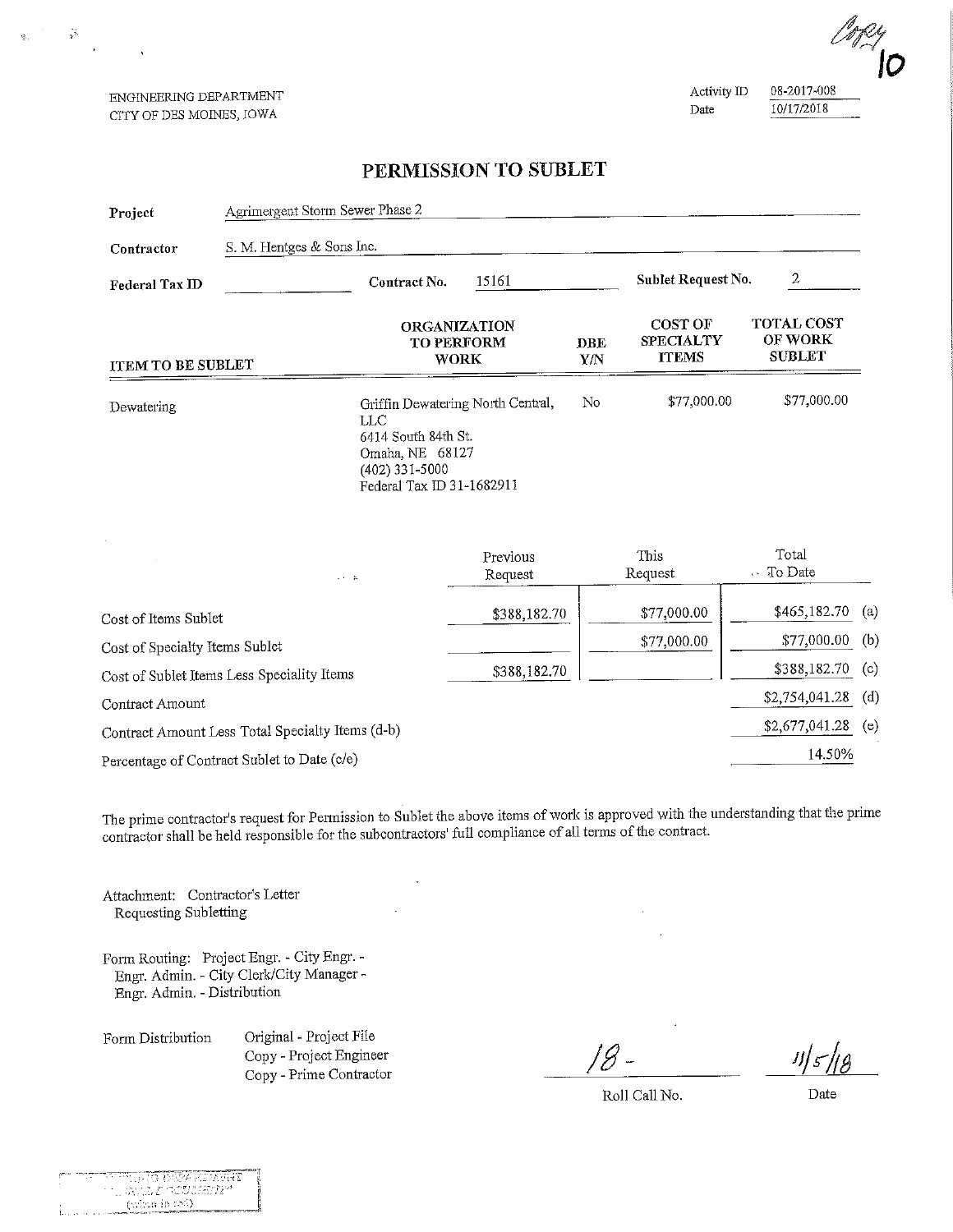#### Bouska, Craig M.

From: John Klein <John,Klein@smhentges.com> Sent: Wednesday, October 17, 2018 11:12 AM To: To: Example of the Bouska, Craig M.<br>
Subject: Example of the RE: Agrimergent RE: Agrimergent Update

Craig/

We are starting at \$77000 if will be plus or minus depending scope of work. The contract is written for that amount.

John

From: Bouska, Craig M. <CMBouska@dmgov.org> Sent: Wednesday, October 17, 2018 11:09 AM To: John Klein <John.Klein@smhentges.com>; Scott Almeida <mail@sf-notifications.com> Cc: Merlyn Euerle <merle.euerle@smhentges.com>; Steve Hansen <Steve.Hansen@smhentges.com> Subject: RE: Agrimergent Update

John,

Please send me the amount once you have it for Griffin so I can process the subcontract request.

Thank you,

Craig

From: John Klein [mailto:John.Klein@smhentges.com] Sent: Wednesday, October 17, 2018 10:56 AM To: Bouska, Craig M. <CMBouska@dmgov.org>; Scott Almeida <mail@sf-notifications.com> Cc: Merlyn Euerle <merle.euerle@smhentges.com>; Steve Hansen <Steve.Hansen@smhentges.com> Subject: Agrimergent Update

Craig/

We are finalizing the sub contract today with Griffin Dewatering who will be performing that work. ! hope to have a schedule of when the wells will be going in before the end of this week. We have some survey complete. Des Moines fence will be moving the Helena Fence this week as well, the way we understand it. The excavation of the pond should start depending on how fast the wells go in and the time it takes to draw down the water in 3 to 4 weeks, the later most likely. We are having a meeting this pm with Scott about the fence, trees, and rock garden at Helena directly across from our office. We will determine what to do there at that time i hope.

Regards,

John Klein Iowa Area Manager

#### John. Klein@SMHentges.com